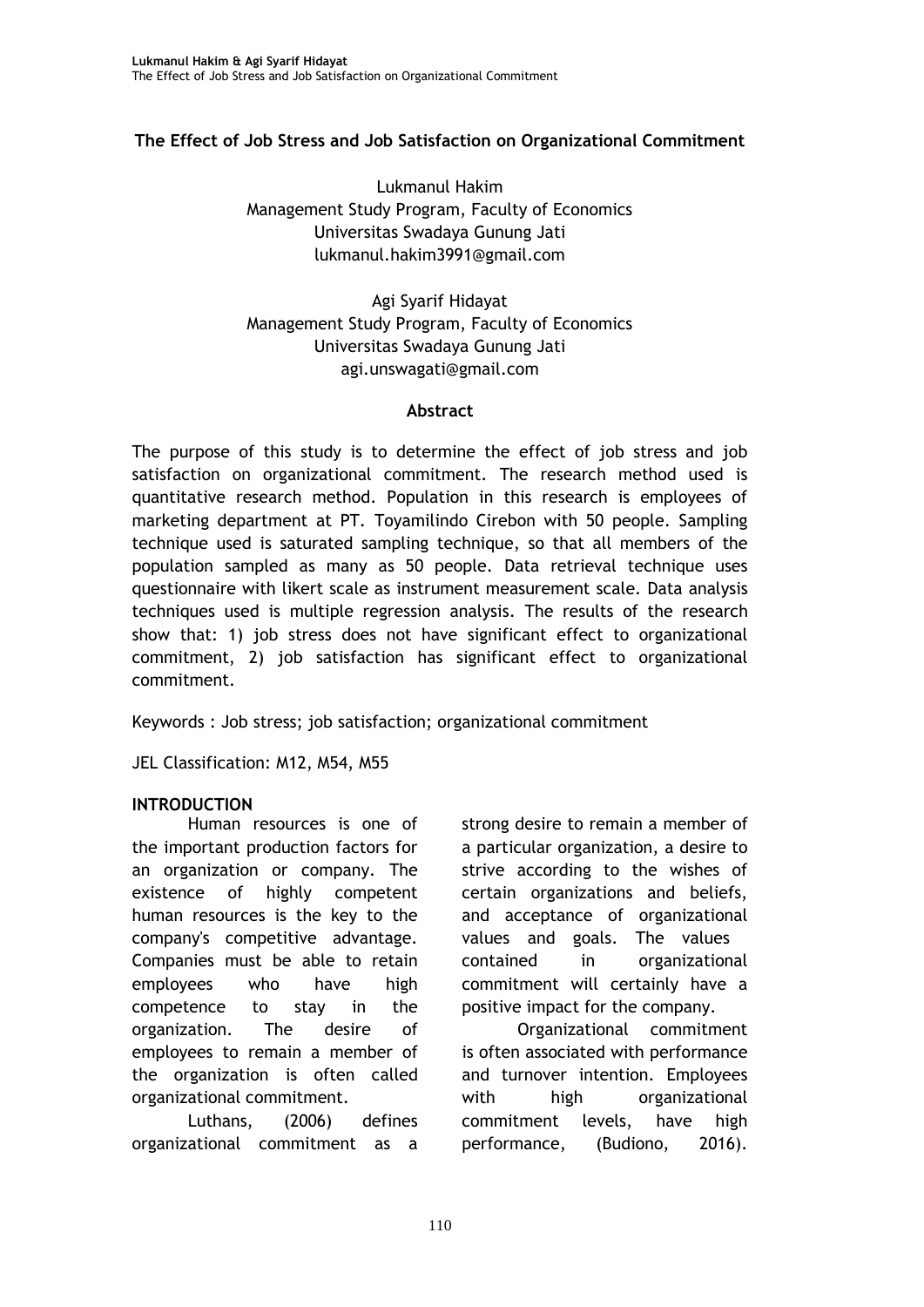Beside that, employees with high organizational commitment have low turnover tendency, (Amri, Marzuki, & Riyanto, 2017; Sutanto, EM, & Gunawan, 2013). Organizational commitment has great influence for the sustainability of the organization, it is necessary for the companies to keep their employees' commitment.

Maintaining organizational commitment is currently a challenge for many organizations, especially for business organizations with high competitive level. Increased business competition makes employees feel depressed by high job target, so that, many employees choose to resign from their work. In addition, low organizational commitment can be seen from the high or low attendance of the employees. Low attendance rate indicates low employees' commitment to the organization.

One type of works that has high turnover rate is employees at marketing department. Jobs in the field of marketing, is one of the challenging jobs because in this type of work, every employee is required to achieve high work targets. Sanjeev, (2017) shows the high turnover of employees in sales and marketing in the field of Indian pharmaceutical industry which reached 25% -30%. The high pressure of work experienced by employees in the marketing section reflects the work stress experienced by the employees.

Related to the stress of work, there are interesting research conducted by (Iresa, Utami, & Prasetya, 2015). The results indicate

significant influence of job stress on organizational commitment, it means that the job stress experienced by employees can lead to decreased organizational commitment. Handling employees' stress is important to be noticed by the company because increasing job stress will decrease the commitment of employees, especially the commitment of employees to survive within the organization. However, Different results of researches show that although job stress can negatively affect organizational commitment, but its influence is not significant enough to decrease organizational commitment (Assegaf, 2012; Batool, M., & Ullah, 2013). The differences in the results of this study become important for further study whether job stress has significant influence on organizational commitment.

One effort that can be done to increase organizational commitment is to improve employee's job satisfaction. Job satisfaction is an employee's perception of how well their work provides what is important, (Luthans, 2006). Akbar, FH, Hamid, D., & Djudi, (2016); Puspitawati & Riana, (2014) concluded in the results of their researches that there is positive and significant influence of job satisfaction to organizational commitment, it means that increasing job satisfaction will increase organizational commitment.

Some of the results of this study indicate that job stress and job satisfaction have an influence on organizational commitment.The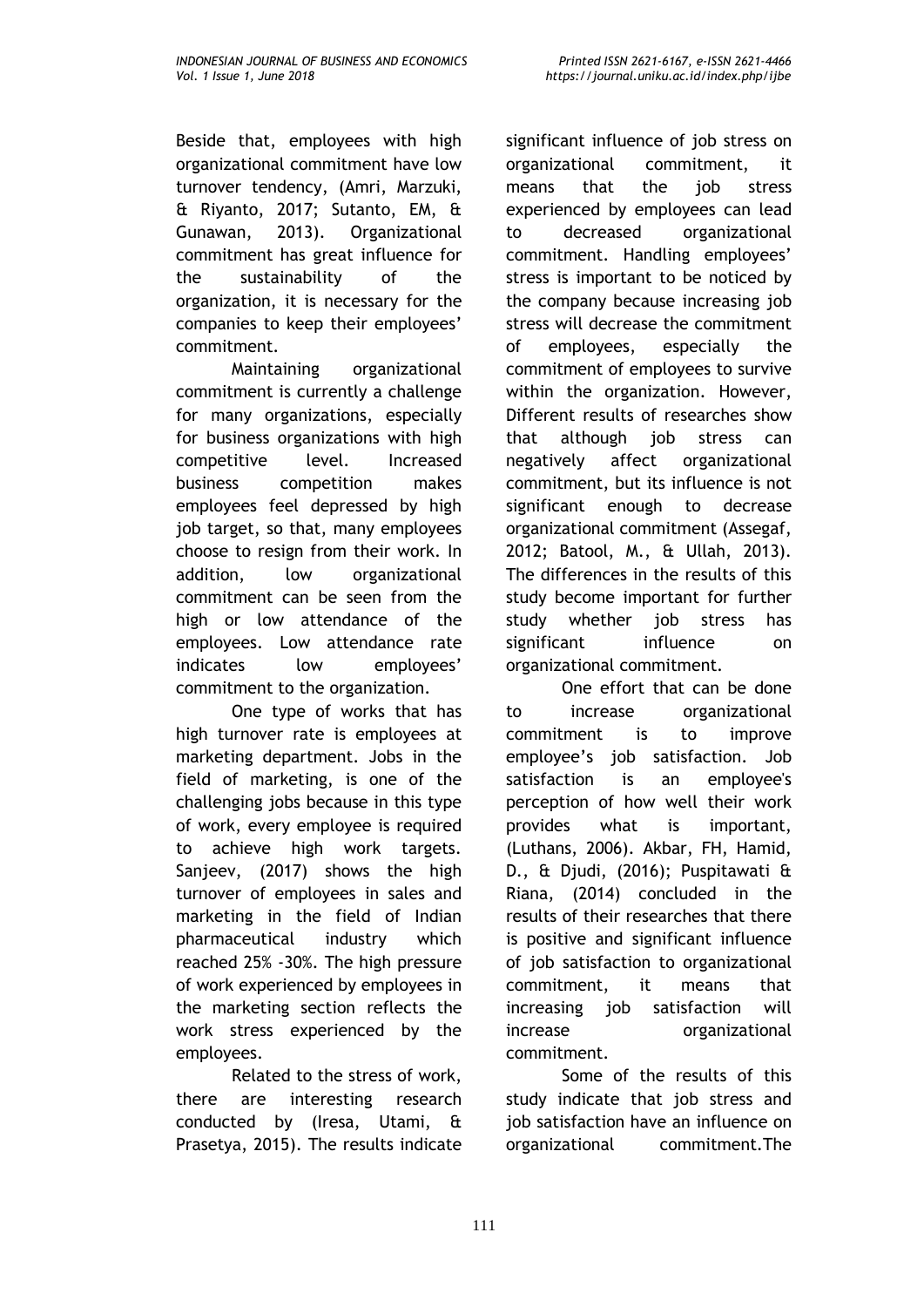purpose of this study is to determine the effect of job stress and job satisfaction on organizational commitment, so that the results of this study can be used as a consideration for management in taking policy, as well as reference for further research.

#### **LITERATURE REVIEW Job Stress**

There is high working pressure for the employees as the result of competition in the business world, so that many employees experience job stress. Job stress is a tensed condition that creates physical and mental imbalance which affects the emotion, mind, and condition of an employee, (Rivai & Sagala, 2011). Job stress is also defined as an unpleasant psychological process that occurs in response to environmental stress, (Robbins & Judge, 2008).

Hasibuan, (2014) identifies several factors that cause stress include: 1) difficult and excessive workload, 2) pressure and unfair attitude of the leader, 3) conflicts between the person and the leader or working group, 4) unworthy rewards, 5) family problems.

To understand that someone experiences stress at their work, Robbins & Judge, (2008) explain three phenomenas, 1) physiological symptoms, 2) psychological symptoms, 3) behavioral symptoms, while Cox (in Gibson, Ivancevic, & Donelly, 1995) stated that there are 5 impacts of job stress: 1) subjective impact, 2) behavioral impact, 3) cognitive impact, 4) physiological impact, 5) organizational impacts.

## **Job Satisfaction**

Job satisfaction is the (positive) attitude of the workforce, which is based on the assessment of the work situation (Umam, 2012), this is the result of employees' perceptions of how well their work provides what is considered important (Luthans, 2006).

Munandar (2010), establishes job satisfaction dimensions such as: 1) the intrinsic characteristics of the job, 2) fair salary, 3) supervision, 4) supporting colleagues, 5) working conditions. Luthans (2006) explains there are several dimensions that can be used to measure employees' job satisfaction: 1) the job itself, 2) salary, 3) promotion opportunities, 4) supervision, 5) co-workers.

# **Organizational Commitment**

Organizational commitment is a strong desire to remain as a member of a particular organization, a desire to strive according to certain organization's wishes and beliefs, and acceptance of organizational values and goals (Luthans, 2006). Organizational commitment can also be interpreted as the degree to which a person recognizes an organization and is tied to its goals, (Kreitner & Kinicki, 2014).

Meyer and Allen (in Umam, 2012) describe three dimensions of organizational commitment: 1) *Affective commitment*, 2) *Continuity commitment*, 3) *Normative commitment*, while according to Spector (in Sopiah, 2008), the dimensions of organizational commitment are 1) Affective commitment, 2)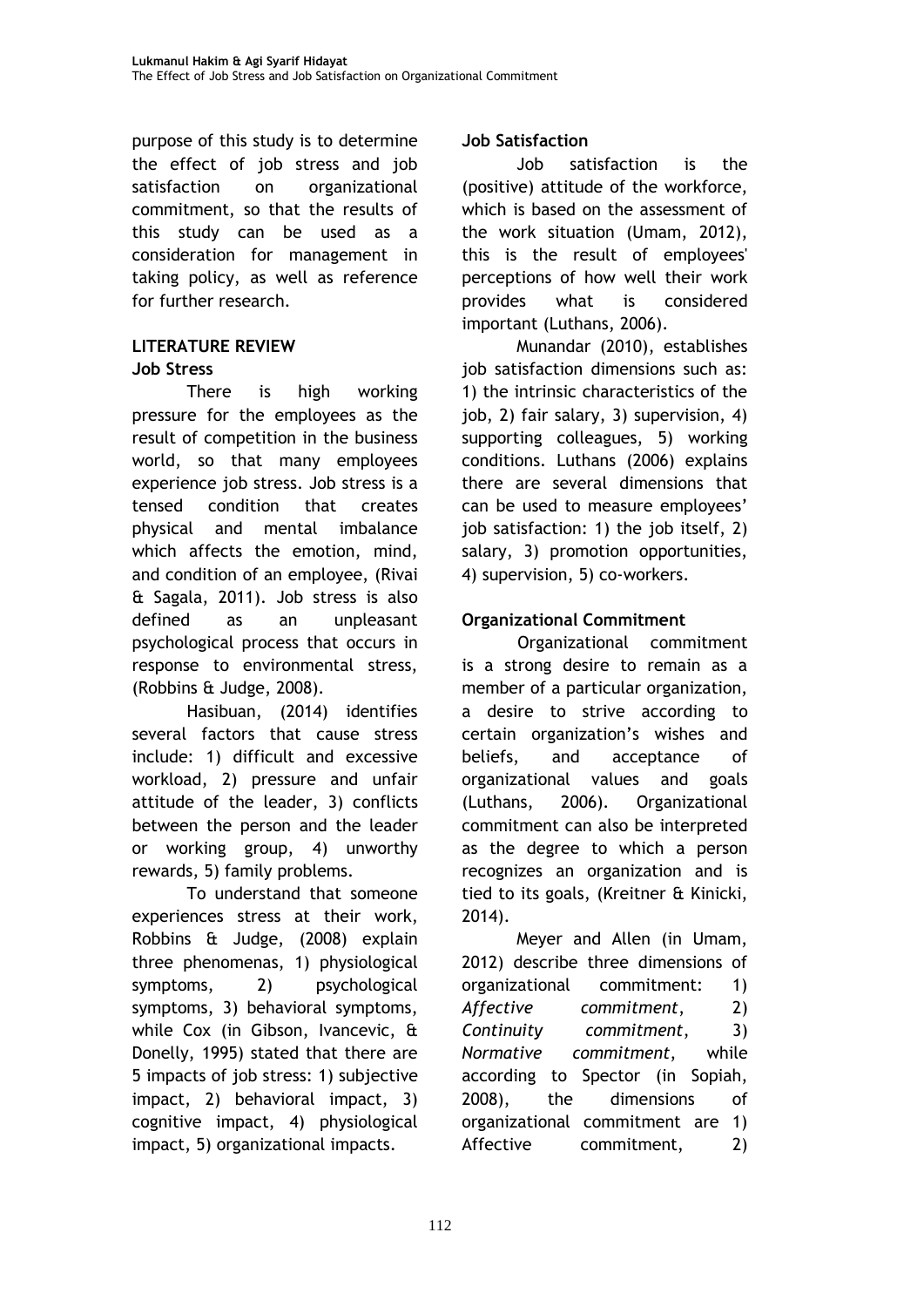Continuance commitment, 3) Normative commitment.

## **Framework of Thinking Job Satisfaction and Organizational Commitment**

Organizational commitment is the level at which a person recognizes an organization and is tied to its goals, (Kreitner & Kinicki, 2014). Employees with high organizational commitment are assets for the company. One effort that can be done to increase organizational commitment is to improve employees' job satisfaction. Some results of researches conducted by Akbar, FH, Hamid, D., & Djudi, (2016); Puspitawati & Riana, (2014); Rehman, K., Rehman, Z., Saif, N., Khan, AS, Nawaz, A., & Rehman, (2013) indicate a positive and significant relationship between job satisfaction and organizational commitment, that means increasing job satisfaction will have an impact on the increase of organizational commitment of the employees.

#### **Job Stress and Organizational Commitment**

One effort that can be done to increase organizational commitment is to reduce employees, stress. Job stress is an unpleasant psychological process that occurs in response to environmental stress, (Robbins & Judge, 2008). Alipour & Monfared, (2014); Iresa et al., (2015); Masihabadi, A., Rajaei, A., Koloukhi, A., & Parsian, (2015), examined the effect of job stress on organizational commitment, and concluded that job stress has negative and significant impact on organizational commitment, the

increasing stress of employees will decrease the organizational commitment.

# **Hypotheses**

Based on the framework, the formulated hypotheses are:

- 1. There is significant influence of job satisfaction on organizational commitment
- 2. There is significant influence of job stress on organizational commitment
- 3. There is significant influence of job satisfaction and job stress on organizational commitment

# **METHOD**

The research method used in this study is quantitative research method. Researchers choose to use this method because the purpose of this study is to determine the magnitude of influence and significance between job stress and job satisfaction on organizational commitment.

Population in this research is employees of marketing department at PT. Toyamilindo Cirebon with 50 people. Sampling technique used in this research is saturated sampling technique, where in this study all members of the population sampled, so the number of samples in this study were 50 people.

Data retrieval techniques in this study is questionnaires with Likert scale. Data analysis technique used is multiple regression analysis. Stages of data analysis performed include the validity and reliability test, correlation analysis, determination and hypothesis test.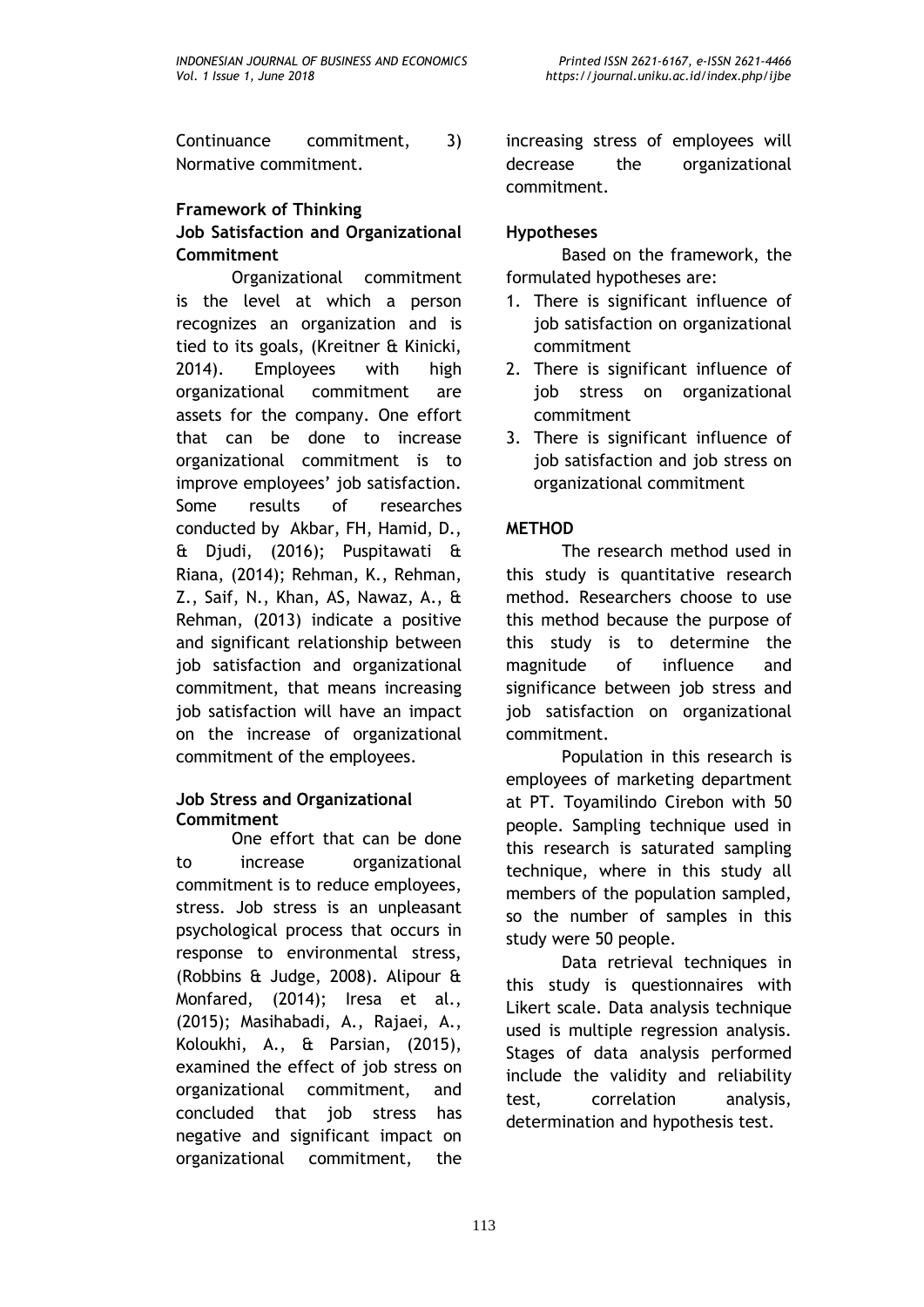#### **RESULT AND DISCUSSION Result**

To determine the accuracy of the instrument in measuring the observed variables, the the validity test is conducted for the variable instrument of job stress, job satisfaction and organizational commitment. Based on the result of validity test, it is known that all instruments in job stress, job satisfaction and organizational commitment are valid, because it has bigger r value than r table, all r value is bigger than 0.278.

To determine the degree of consistency of the research instruments, the reliability test is conducted and the result is as follows:

### **Table 1 Reliability statistic**

| <b>Variable Name</b>      | <b>Cronbach's Alpha</b> | N of Items |
|---------------------------|-------------------------|------------|
| <b>Job Stress</b>         | 0.75                    |            |
| Job Satisfaction          | 0.91                    | 13         |
| Organizational Commitment | 0.80                    |            |

Source: Results of Data processing, 2017

Based on the reliability test results, it is known that the value of Cronbach's Alpha of job stress is 0.75, Cronbach's Alpha value of job satisfaction is 0.91, Cronbach's Alpha value of organizational commitment is 0.80, this indicates that all

research variables are reliable because the value of Chronbach's Alpha is above 0.6.

The magnitude of the effect of job stress and job satisfaction on organizational commitment can be seen in the following table:

| <b>Table 2 Coefficient</b> |                                              |            |                                            |            |      |
|----------------------------|----------------------------------------------|------------|--------------------------------------------|------------|------|
| Model                      | <b>Unstandardized</b><br><b>Coefficients</b> |            | <b>Standardized</b><br><b>Coefficients</b> |            | Sig. |
|                            | B                                            | Std. Error | <b>Beta</b>                                |            |      |
| 1 (Constant)               | 9,890                                        | 2,147      |                                            | 4,607,000  |      |
| Job stress                 | $-0.011$                                     | ,059       | $-0.017$                                   | $-187,853$ |      |
| Job satisfaction           | .299                                         | ,035       | .782                                       | 8,595      | ,000 |

a. Dependent Variable: organizational commitment

Source: Results of Data processing, 2017

Based on the table above, we can know the value of correlation coefficient between job stress and job satisfaction with organizational commitment partially. It is known that correlation coefficient value between iob stress and organizational commitment is - 0.017, it shows that the degree of closeness of relationship between

job stress and organizational commitment included in very weak category. The correlation coefficient value of job satisfaction and organizational commitment is 0.782, this shows that the degree of closeness of the relationship between iob satisfaction and organizational commitment included in the strong category.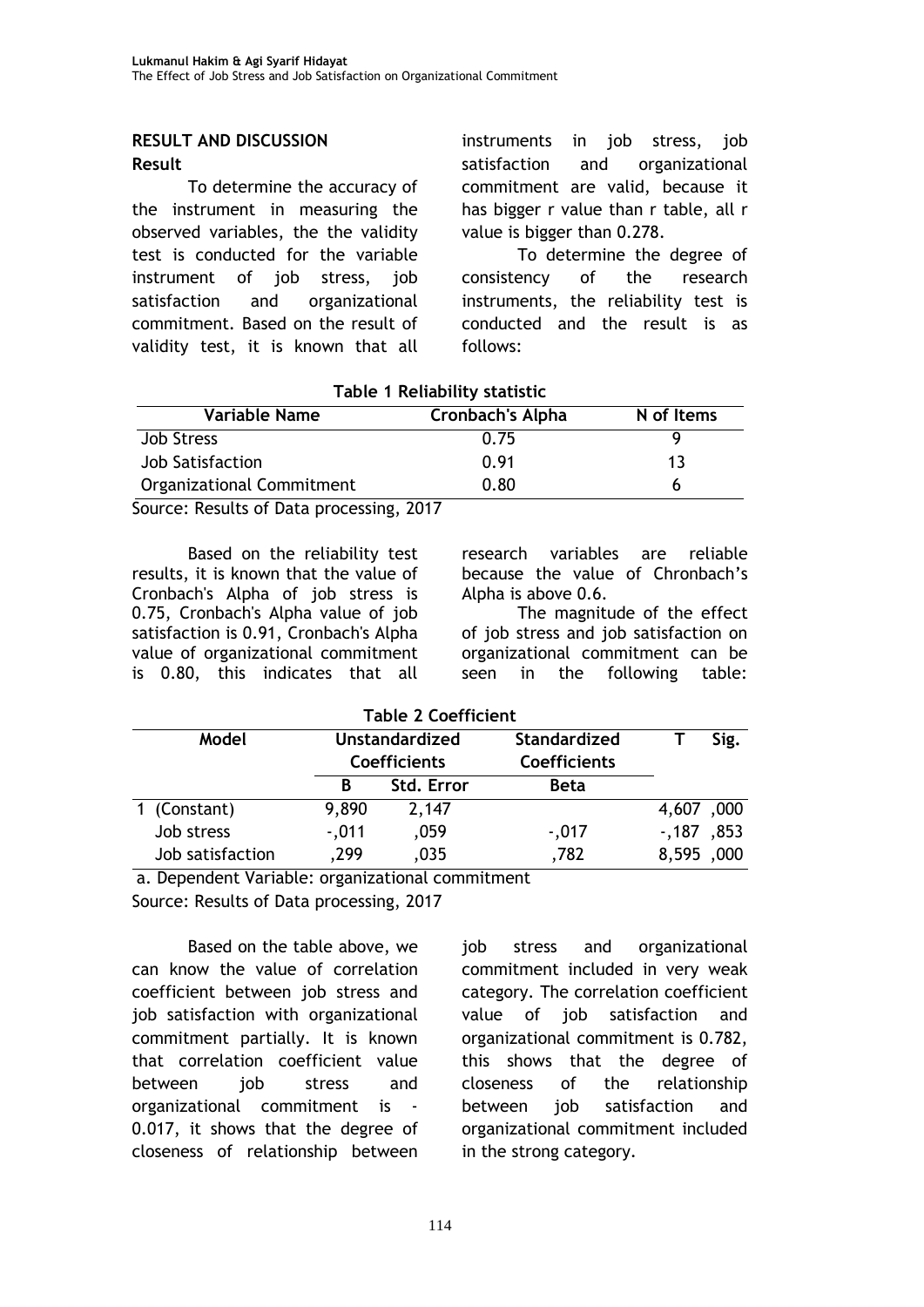The magnitude of influence between job stress and job satisfaction on organizational commitment partially is done by calculating the coefficient of determination. The coefficient of determination is obtained from the coefficient of correlation. Coefficient of determination between job stress and organizational commitment is 0.0002, it shows that the accuracy of research model between job stress and organizational commitment is

0.2%. The coefficient of determination of job satisfaction and organizational commitment is 0.611, it shows the accuracy of research model between job satisfaction and organizational commitment is 61%.

The magnitude of the effect of job stress and job satisfaction on organizational commitment can be known by looking at the table of model summary contained in the table below:

**Table 3 Summary of Model**

| Model                                                    | R              | R Square | <b>Adjusted R Square</b> | Std. Error of the |  |
|----------------------------------------------------------|----------------|----------|--------------------------|-------------------|--|
|                                                          |                |          |                          | <b>Estimate</b>   |  |
|                                                          | $.782^{\circ}$ | . 611    | . 595                    | 2,379             |  |
| a. Predictors: (Constant), Job Satisfaction, Work Stress |                |          |                          |                   |  |
| b. Dependent Variable: Organizational Commitment         |                |          |                          |                   |  |

Source: Results of Data processing, 2017

Based on the table above, it is known that the correlation coefficient value of job stress and job satisfaction with organizational commitment is 0.782, this means that the degree of closeness relationship between job stress and job satisfaction on organizational commitment belongs to strong category.

The coefficient of determination of job stress and job satisfaction with organizational commitment is 0.611, it means that the accuracy of job stress model and job satisfaction toward organizational commitment is 61%.

To know the significance of the effect of job stress and job

satisfaction on organizational commitment partially, it can be seen from table 3. Based on table 3 it is known that the sig value of job stress variable is 0.85> 0.05, it means that there is no significance influence of job stress on organizational commitment, it is known that the sig value of job satisfaction is 0.00 <0.05, it means that there is a significant influence of job satisfaction on organizational commitment. To know the significance effect of job stress and job satisfaction on organizational commitment simultaneously, it can be seen in ANOVA table 5 below: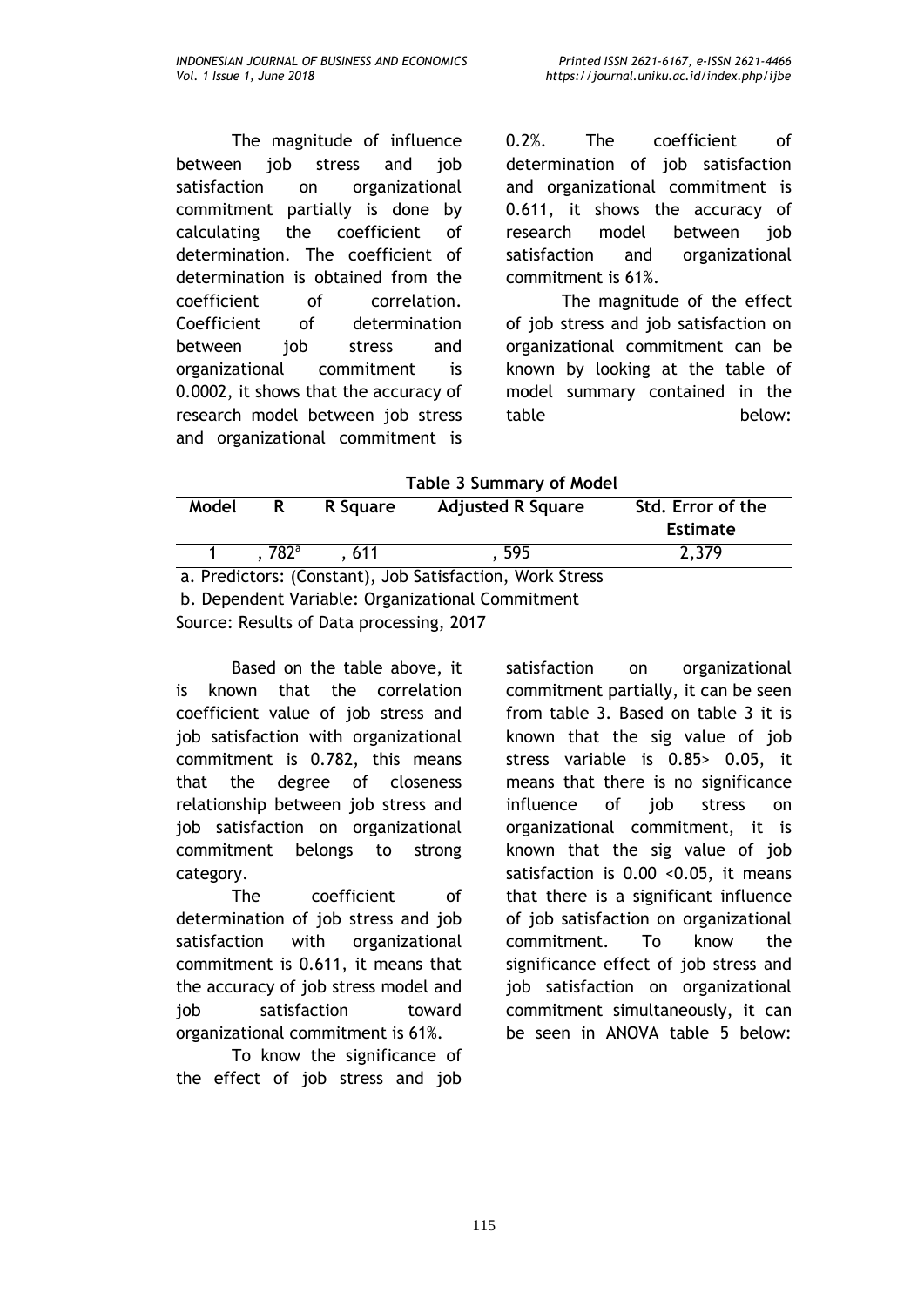| Model        | Sum of Squares Df Mean Square |    |         |        | Sig.             |  |
|--------------|-------------------------------|----|---------|--------|------------------|--|
| 1 Regression | 418.315                       |    | 209.157 | 36.942 | 000 <sup>b</sup> |  |
| Residual     | 266.105                       | 47 | 5.662   |        |                  |  |
| Total        | 684.420                       | 49 |         |        |                  |  |

**Table 4 ANOVA**

a. Dependent Variable: Organizational commitment

Source: Results Data processing, 2017 b. Predictors: (Constant). Job satisfaction. Stress work

Based on Table 4, note that the value of Sig is 0.00 <0.05, so we can conclude that there is simultaneously significant influence of job stress and job satisfaction on organizational commitment.

## **Discussion**

Based on the results, note that there is no significant influence of job stress on organizational commitment, the influence of job stress is not significant enough to decrease **organizational** commitment. The results of this study have similarities with the results of research conducted by Assegaf (2012). Assegaf in his research indicates that job stress does not have significant effect on organizational commitment. However, the results of this study differ from the results of research conducted by Iresa et al (2015) which showed positive and significant influence of job stress on organizational commitment.

Current job stress studies are more often associated with job satisfaction as well as work fatigue, while organizational commitment is often associated with compensation policies. Compensation is a service that is given by the company for the contribution that has been given by employees to the company. Hidayat

(2015) explains that compensation and career development are determinant of organizational commitment. Higher compensation and better career development system will have an impact on the increasing commitment of employee organizations.

The finding of the study showed that there is no effect of job stress on organizational commitment, this finding is interesting to be studied further, this is because research of job stress are more often conducted to the employees at hospital with high work pressure. It is suspected that the stress experienced by employees at PT Toyamilindo is not job stress but more like emotional fatigue. Emotional fatigue is a tiredness in individuals associated with personal feelings characterized by a sense of helplessness and depression. Employees with high levels of emotional fatigue have low organizational commitments.

The results of further research show that job satisfaction has significant influence on employee performance. Increased employee job satisfaction will impact on the increasing organizational commitment of employees. The results of this study support the results of previous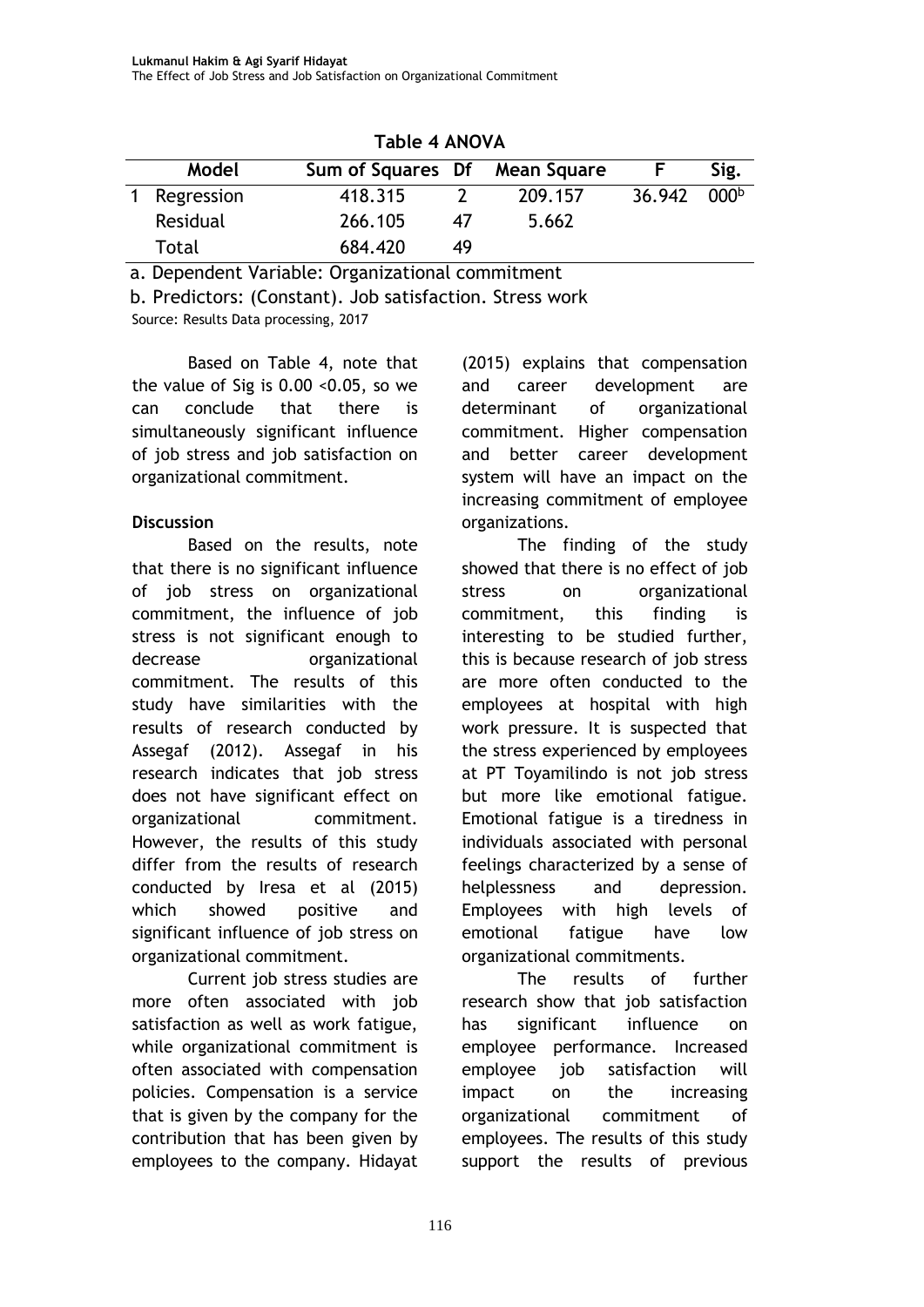research which showed positive and significant influence between job satisfaction with organizational commitment, (Puspitawati & Riana, 2014).

## **CONCLUSION**

Based on the discussion, it can be concluded that: 1) job stress has no significant effect on organizational commitment, 2) job satisfaction has significant effect on organizational commitment, 3) simultaneously job stress and job satisfaction have significant effect on organizational commitment.

### **IMPLICATIONS, LIMITATIONS AND SUGGESTIONS**

The implications of this study are for the company to improve employee satisfaction, especially satisfaction in terms of salary, this is because satisfaction of salary is one of indicators that is considered less by employees. Limitations in this study is that this study is only done in one company, while the increase in turnover occurs also in other similar companies.

Suggestions for further research are to re-examine job stress on commitment and test other variables that can influence commitments such as compensation and career development.

### **REFERENCES**

Akbar, F. H., Hamid, D., & Djudi, M. (2016). Pengaruh Kepuasan Kerja Terhadap Komitmen Organisasional Dan Kinerja Karyawan (Studi Pada Karyawan Tetap Pg Kebon Agung Malang). *Jurnal Administrasi*  *Bisnis*, *38*(2), 79-88.

- Alipour, F., & Monfared, MK (2014). Examining the relationship between job stress and organizational commitment among nurses of Hospitals. *Journal of Patient Safety & Quality Improvement*, *3*(4), 277-280.
- Amri, U., Marzuki, A., & Riyanto, S. (2017). Pengaruh Kepuasan Kerja, Stres Kerja, dan Komitmen Organisasi terhadap Turnover Intention pada Head Office PT. Thamrin Brothers Palembang. *Jurnal Kompetitif*, *6*(1), 109–128.
- Assegaf, Y. U. (2012). Pengaruh Konflik Peran dan Stres Kerja Terhadap Komitmen Organisasi (Studi Pada Akuntan Publik Dan Akuntan Pemerintah Di Daerah Istimewa Yogyakarta Tahun 2005). *Jurnal Akuntansi dan Bisnis*, *5*(2).
- Batool, M., & Ullah, R. (2013). Impact of Job Satisfaction on Organizational Commitment in Banking Sector: Study of Commercial Banks in the District of Peshawar. *International Review of Basic and Applied Sciences*, *1*(2), 12- 24.
- Budiono, D. S. (2016). Pengaruh Budaya Organisasi Terhadap Kinerja Karyawan Melalui Komitmen Organisasi sebagai Variabel Intervening pada PT. Kerta Rajasa Raya. *Jurnal Riset Ekonomi Dan Manajemen*, *16*(1), 29–43.
- Caesarani, A. C., & Riana, G. (2016). Pengaruh Stres Kerja terhadap Komitmen Karyawan dan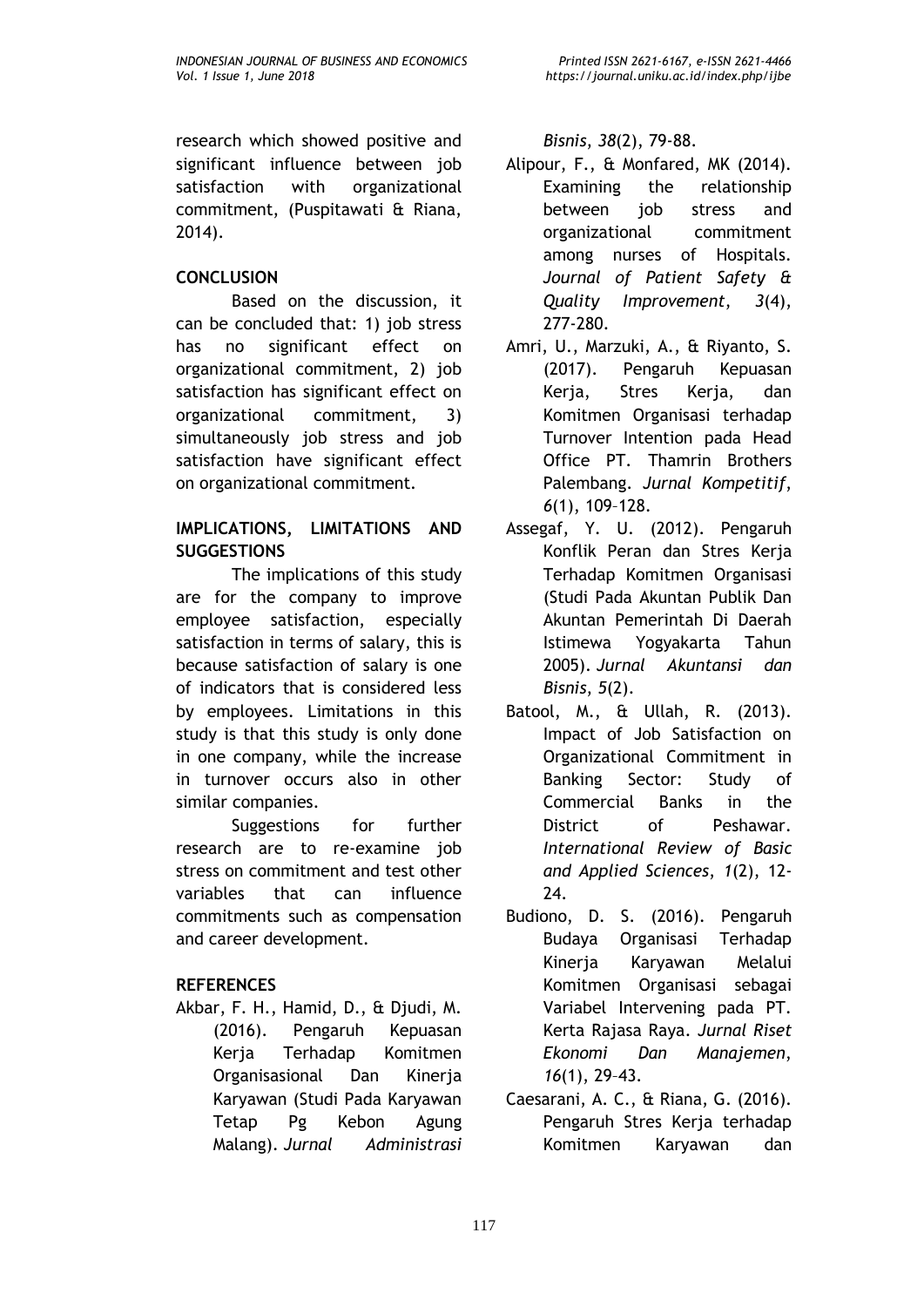Turnover Intention Pada Sari Segara Resort Villa & Spa. *E-Jurnal Manajemen Unud*, *5*(9). 5722-5737.

- Gibson, James L, John M. Ivancevic dan James, H. Donelly. (1995). Organisasi (perilaku, struktur dan proses). Jakarta: *Erlangga.*
- Hasibuan, Malayu S.P. (2014). Manajemen Sumber Daya Manusia. Jakarta: *PT. Bumi Aksara.*
- Hidayat, A. S. (2015). Pengaruh Kompensasi dan Pengembangan Karir terhadap Komitmen Organisasi (Studi Kasus pada PT. Bank BRI Syariah cabang Bandung Suniaraja). *Jurnal Ecodemica: Jurnal Ekonomi, Manajemen, dan Bisnis*, *3*(1), 334-341.
- Iresa, A. R. (2015). Pengaruh Konflik Kerja Dan Stres Kerja Terhadap Komitmen Organisasional Dan Kinerja Karyawan (Studi pada Karyawan PT. Telekomunikasi Indonesia, Tbk Witel Malang). *Jurnal Administrasi Bisnis*, *23*(1).
- Kreitner, Robert & Angelo Kinicki. (2014). Perilaku Organisasi (edisi 9) Buku 1. Jakarta: *Salemba Empat.*
- Luthans, Fred. (2006). Perilaku Organisasi (Edisi Sepuluh). Jogjakarta: *Andi.*
- Masihabadi, A., Rajaei, A., Koloukhi, A., & Parsian, HA (2015). Effects of stress on auditors' organizational commitment, job satisfaction, and iob performance. *International Journal of Organizational Leadership*, *4*, 303-314.

Munandar, Azhar Sunyoto. (2010).

Psikologi Industri dan Organisasi. Jakarta: *UI Press.*

- Puspitawati, N. M. D., & Riana, I. G. (2014). Pengaruh kepuasan kerja terhadap komitmen Organisasional dan kualitas layanan. *Jurnal Manajemen Strategi Bisnis dan Kewirausahaan*, *8*(1).
- Rehman, K., Rehman, Z., Saif, N., Khan, AS, Nawaz, A., & Rehman, S. (2013). Impacts of job satisfaction on organizational commitment: a theoretical model for academicians in HEI of developing countries like Pakistan. *International Journal of Academic Research in Accounting, Finance and Management Sciences*, *3*(1), 80- 89.
- Rivai, V., & Sagala, EJ (2011). *Human Resource Management for the Company*. Jakarta: Rajawali Press.
- Robbins, Stephen. dan Timoty. A. Judge. (2015). Perilaku Organisasi. Jakarta: *Salemba Empat*.
- Sanjeev, MA (2017). Impact of Individual and Employment Variable on Job Satisfaction & Turnover Intentions between Sales and Marketing Professionals. *Procedia Computer Science*, *122*, 55-62. https://doi.org/10.1016/j.proc s.2017.11.341
- Sopiah. (2008). *Organizational Behavior*. Yogyakarta: Andi Publisher.
- Sutanto, E. M., & Gunawan, C. (2013). Kepuasan kerja, komitmen organisasional dan